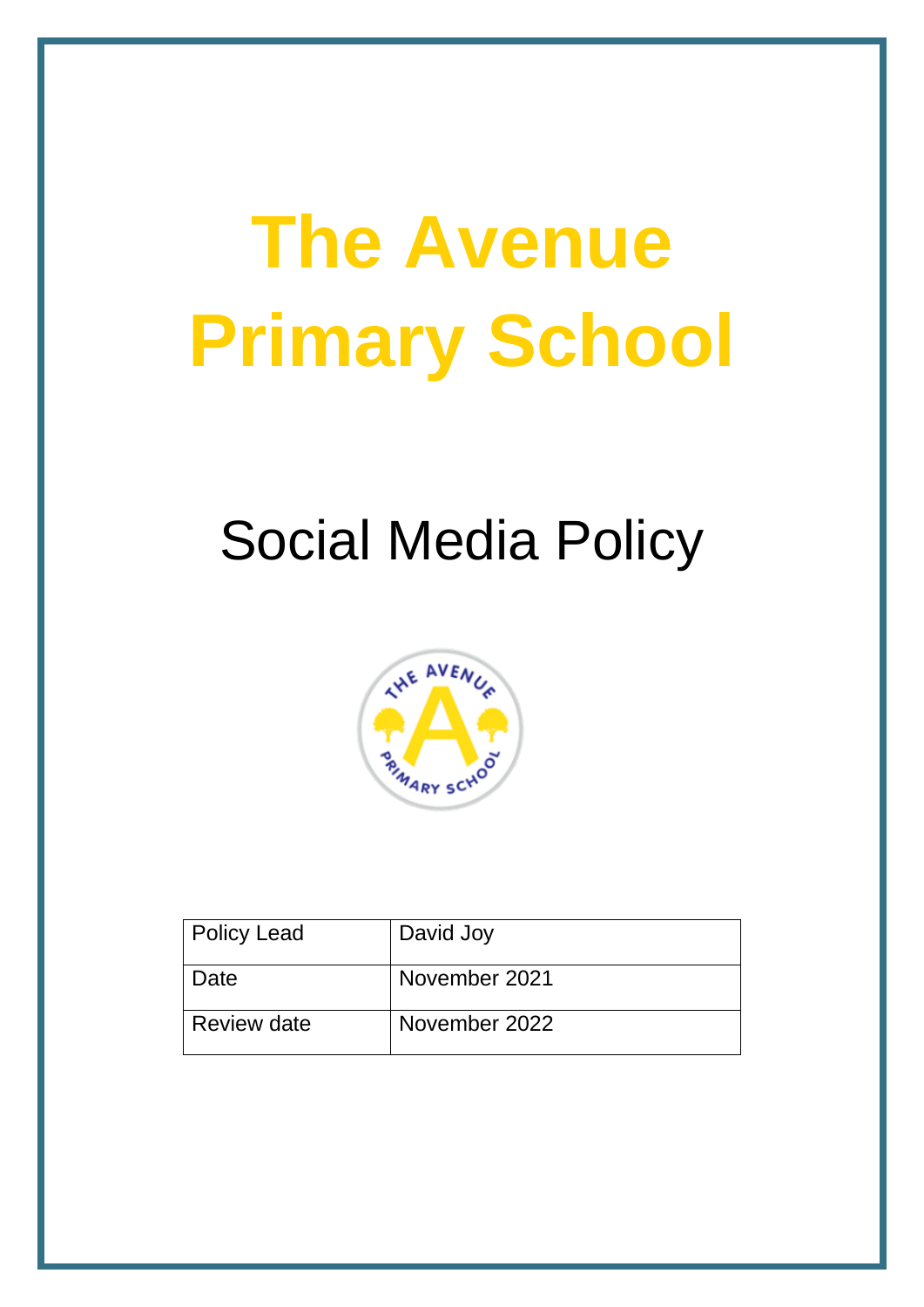#### **Overview**

Social networking sites such as Facebook and Twitter are now widely used. This type of media allows people to communicate in ways that were not previously possible that can positively enhance means of communication. The school recognises that most stakeholders use this in a positive and responsible manner. However, for a minority, such sites can be inappropriately used as a means of expressing negative or offensive views about school and their staff instead of approaching the school where the vast majority of concerns are easily dealt with and resolved.

This document sets out the school's approach to parental use of such sites and sets out the procedures we will follow and action we may take when we consider that parents have used such facilities inappropriately.

When we have referred to "parent" in this document, we also include carers; relatives; or anyone associated with the school.

#### **Objectives**

The purpose of this policy is to:

- Encourage social networking sites to be used in a beneficial and positive way by parents;
- Safeguard pupils, staff and anyone associated with the school from the negative effects of social networking sites; Safeguard the reputation of the school from unwarranted abuse on social networking sites;
- Clarify what the school considers to be appropriate and inappropriate use of social networking sites by parents;
- Set out the procedures school will follow where it considers parents have inappropriately or unlawfully used social networking sites to the detriment of the school, its staff or its pupils, and anyone else associated with the Trust;
- Set out the action the school will consider taking if parents make inappropriate use of social networking sites.

## **Appropriate use of social networking sites by parents**

Social networking sites have potential to enhance the learning and achievement of pupils and enable parents to access information about school and provide feedback efficiently and easily. In addition, the school recognises that many parents and other family members will have personal social networking accounts, which they might use to discuss/share views about school issues with friends and acquaintances.

As a guide, individuals should consider the following prior to posting any information on social networking sites about school, its staff, its pupils, or anyone else associated with it:

- Is the social networking site the appropriate channel to raise concerns, give this feedback or express these views?
- Would private and confidential discussions with school be more appropriate e.g. if there are serious allegations being made/concerns being raised.
- Social media/internet sites should not be used to name individuals and make abusive comments about those people. Please contact school to discuss any concerns you may have.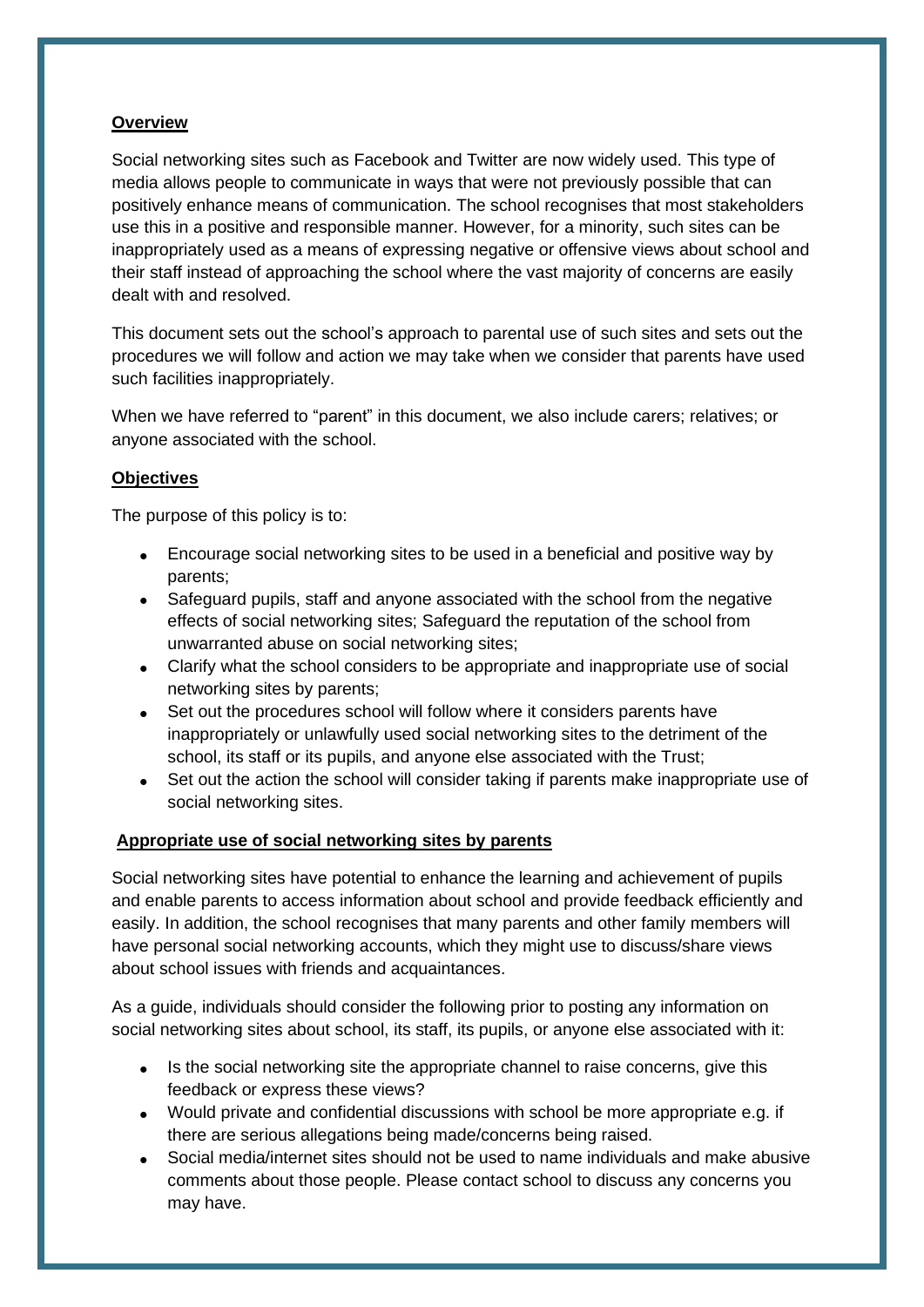- Are such comments likely to cause emotional or reputational harm to individuals which would not be justified, particularly if school has not yet had a chance to investigate a complaint.
- The reputational impact that the posting of such material may have to school; any detrimental harm that the school may suffer as a result of the posting; and the impact that such a posting may have on pupils' learning.

#### **Inappropriate use of social networking sites by parents**

Although social networking sites may appear to be the quickest and easiest way to express frustrations or concerns about school (and those associated with it), it is never appropriate to do so.

Where a parent has a concern, this must be made through the appropriate channels by speaking to the class teacher, the Headteacher or Chair of Governors so they can be dealt with fairly, appropriately and effectively for all concerned (See Complaints Procedure).

The school considers the following examples to be inappropriate uses of social networking sites (This list is non-exhaustive and intended to provide examples only):

- Making allegations about staff or pupils at school or cyber-bullying:
- Making complaints about the school or staff at The Avenue;
- Making defamatory statements about school or staff at The Avenue;
- Posting negative/offensive comments about specific pupils/staff at The Avenue;
- Posting racist comments;
- Posting comments which threaten violence.

Parents should also ensure that their children are not using social networking/internet sites in an inappropriate manner. It is expected that parents/carers explain to their children what is acceptable to post online. Parents/carers are also expected to monitor their children's online activity, including in relation to their use of social media. Parents need to be aware of the age restrictions for social media sites.

## **Procedure the school will follow if inappropriate use continues:**

In the event that any pupil or parent/carer of a child/ren at The Avenue is found to be posting libellous or defamatory comments on Facebook or other social network sites, they will be reported to the appropriate 'report abuse' section of the network site.

All social network sites have clear rules about the content which can be posted on the site and they provide robust mechanisms to report contact or activity which breaches this. The school will also expect that any parent/carer removes such comments immediately and will be asked to attend a meeting with the Headteacher to discuss the breaking of the AUP agreement and the possible repercussions of such action.

If the parent refuses to comply with these procedures and continues to use social networking sites in a manner the school considers inappropriate, the school will consider taking the following action:

- Take legal advice and/or legal action where the information posted is defamatory in any way or if the circumstances warrant this;
- If required set out the school's concerns to you in writing, giving you a warning and requesting that the material in question is removed;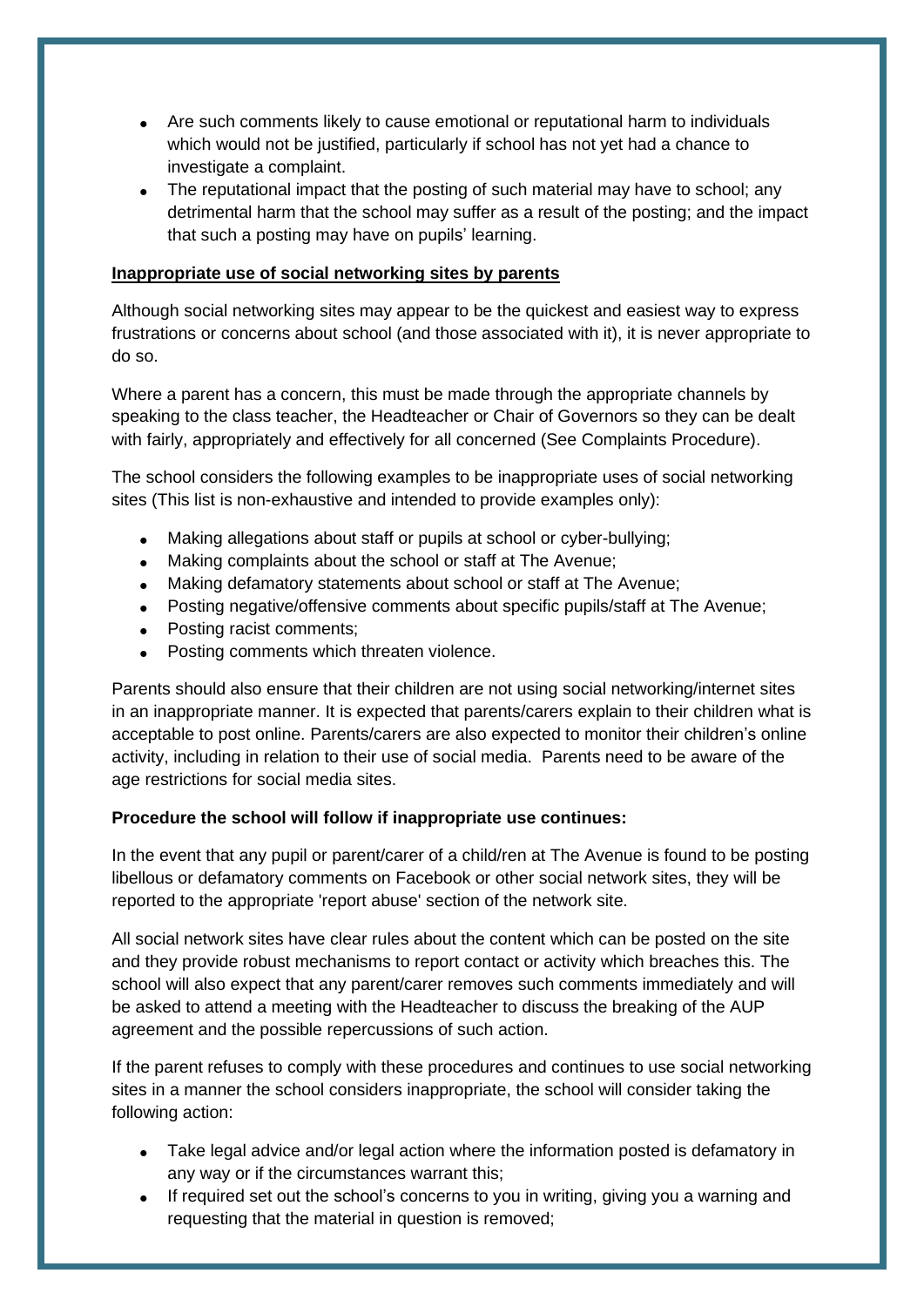- Contact the Police where the school feels it appropriate for example, if it considers a crime (such as harassment) has been committed; or in cases where the posting has a racial element, is considered to be grossly obscene or is threatening violence;
- If the inappropriate comments have been made on a school forum, the school may take action to block or restrict that individual's access to that website or forum;
- Contact the host/provider of the Social Networking site to complain about the content of the site and ask for removal of the information;
- Take other legal action against the individual.

#### **Social Networking Policy – Staff**

This refers to all persons linked to The Avenue such as Staff, Volunteers and Governors.

#### **Introduction**

Social networking activities conducted online outside work, such as blogging (writing personal journals to publicly accessible internet pages), involvement in social networking sites such as Facebook and posting material, images or comments on sites such as You Tube can have a negative effect on an organisation's reputation or image. In addition, The Avenue has a firm commitment to safeguarding children in all aspects of its work.

This policy has been written to set out the key principles and code of conduct that we expect of all members of staff with respect to their responsibilities in connection with the use of social networking sites.

#### **Key Principles**

- Everyone at The Avenue has a responsibility to ensure that they protect the reputation of school and to treat all colleagues with professionalism and respect.
- It is important to protect everyone at The Avenue from allegations and misinterpretations which can arise from the use of social networking sites.
- Safeguarding children is a key responsibility of all members of staff and it is essential that everyone at The Avenue considers this and acts responsibly if they are using social networking sites outside of school. Anyone working in the school either as a paid employee or volunteer must not communicate with pupils and ex-pupils via social networking and must not accept or initiate Facebook or any other social networking friend requests from pupils and ex-pupils enrolled at The Avenue.
- This policy relates to social networking outside work. Accessing social networking sites at work using school equipment is not permitted unless it is being used by designated staff school publicity or promotion.

## **Aims**

- To set out the key principles and code of conduct expected of all members of Staff, Governors and Volunteers at The Avenue in respect to social networking.
- To further safeguard and protect children and staff.

## **Code of Conduct for Social Networking**

The following are not considered acceptable at The Avenue Primary School: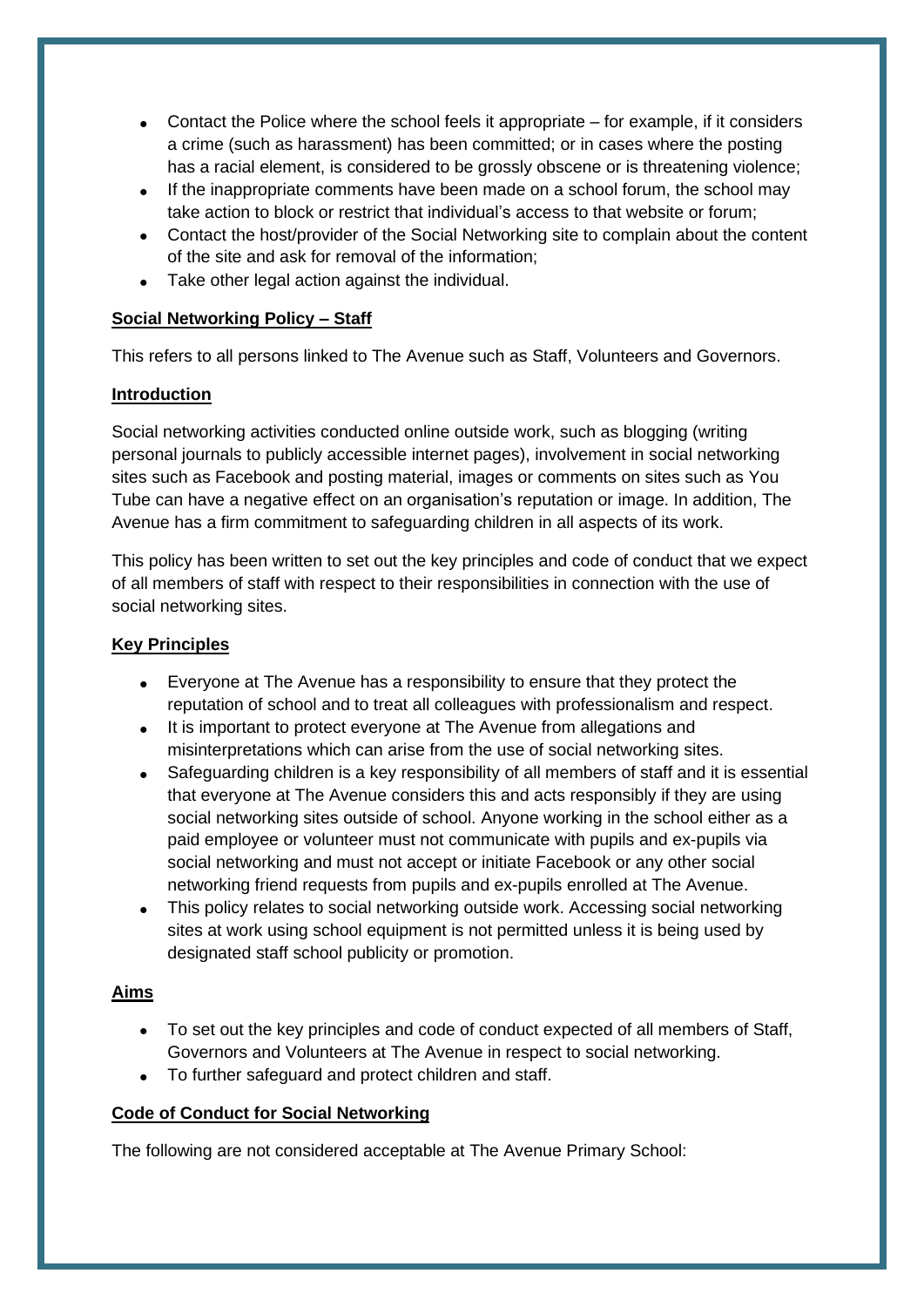- The use of the school's name, logo, or any other published material without written prior permission from the Headteacher. This applies to any published material including the internet or written documentation.
- The posting of any communication or images which links the school to any form of illegal conduct or which may damage its reputation. This includes defamatory comments.
- The disclosure of confidential or business-sensitive information; or the disclosure of information or images that could compromise the security of the school.
- The posting of any images of employees, children or anyone directly connected with the school whilst engaged in school activities except by a designated person for agreed publicity use.

## **In addition to the above, everyone at The Avenue must ensure that they:**

- Do not make any derogatory, defamatory, rude, threatening or inappropriate comments about the school, or anyone at or connected with the school.
- Use social networking sites responsibly and ensure that neither their personal/ professional reputation, or the school's reputation is compromised by inappropriate postings.
- Are aware of the potential of on-line identity fraud and to be cautious when giving out personal information about themselves which may compromise their personal safety and security.
- Communication between pupils and adults should take place within clear and explicit professional boundaries.
- Should not share any personal information with a child or young person.
- All communications are transparent and open to scrutiny.
- Personal contact details including email, home or mobile numbers should not be given unless the need to do so is agreed by the Headteacher.
- Ensure that personal social networking sites are set to private and pupils are never listed as approved contacts.
- Never use or access social networking sites of pupils.
- Not give their personal contact details to pupils, including their mobile telephone number.
- Not use internal or web based communication channels to send personal messages to a child/young person.
- It is strongly recommended that Facebook friend requests not be initiated to or accepted from parents.

## **Potential and Actual Breaches of the Code of Conduct**

In instances where there has been a breach of the above Code of Conduct, the following will apply:

• Any breaches of this policy will be fully investigated. Where it is found that there has been a breach of the policy this may result in action being taken under the Complaints Procedure. A breach of this policy will be considered to be a serious disciplinary offence which is also contrary to the school's ethos and principle.